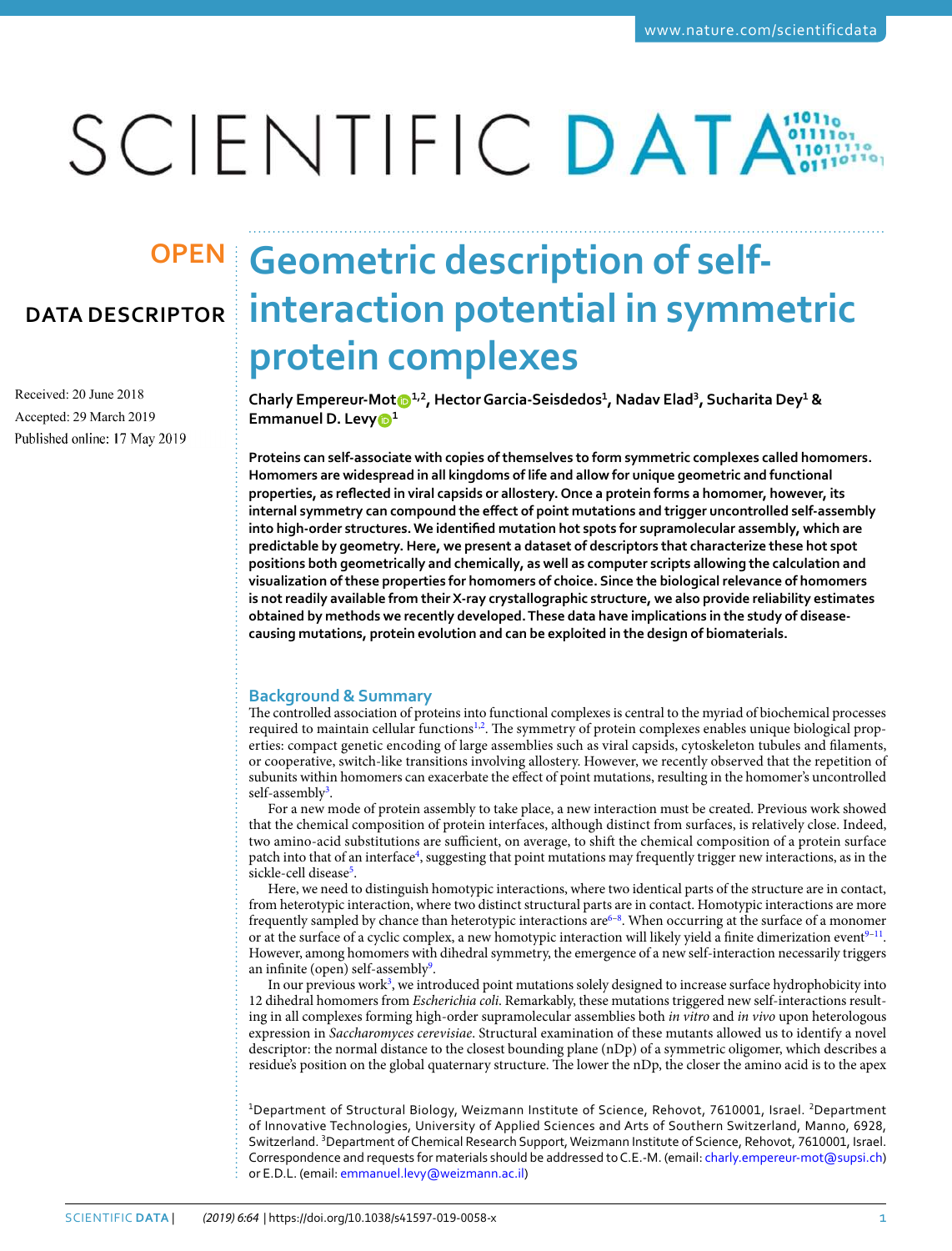

<span id="page-1-0"></span>**Fig. 1** Principle of calculation of different versions of the normal distance to the closest bounding plane (nDp) visualized on the dihedral structure of isoaspartyl dipeptidase. (**a**) Coloration of the biological assembly of isoaspartyl dipeptidase by subunits (PDB accession 1POK<sup>[35](#page-8-0)</sup>). Symmetry axes appear in green (2-fold axes) and red (4-fold axis). (**b**) Residues are assigned to their closest bounding plane. For this D4 complex, bounding planes originate from either 2- or 4-fold axes (grey and brown, respectively). (**c**) Visualization of the nDp-2-fold. (**d**) Visualization of the nDp-n-fold, where  $n = 4$  in the case of this D4 complex. (**e**) Visualization of the nDp, which is relative to all bounding planes of the assembly independently of axes folds.

or "tip" of the assembly along a symmetry axis, and the more its mutation has the potential to trigger the forma-tion of a high-order assembly<sup>[3](#page-7-2)</sup>.

Accordingly, we then showed that the greater potential of these geometric hot spots to trigger assemblies was counterbalanced chemically by an enrichment in hydrophilic amino acids<sup>[3](#page-7-2)</sup>. We measured the interaction propensity of surface regions on 1,990 dihedral homomers of known structure using the 'stickiness' scale introduced by Levy et al.<sup>[3,](#page-7-2)[12](#page-7-9)</sup> and detailed below. Our results indicated that surface regions with high potential to trigger supramolecular assemblies upon mutation (i.e. low nDp) counterbalanced this risk by residues with low interaction propensity, or stickiness<sup>[3](#page-7-2)</sup>.

Here, we present a dataset of descriptors that characterize these geometric hot spot positions and buffering effects on 165,916 proposed biological assemblies from the Protein Data Bank (PDB)<sup>[13](#page-7-10)[,14](#page-7-11)</sup>, together with the work-flow and computer scripts used to compute these descriptors<sup>[15](#page-7-12)</sup>.

These data serve multiple uses: (i) they will be important to consider in future studies predicting the molecular consequences of mutations, including single nucleotide polymorphisms, (ii) from an evolutionary standpoint, they describe molecular phenotypes that may constrain amino acid changes and thereby, could be considered in phylogenetic models of sequence evolution, and (iii) in the field of bio-materials design, these data facilitate the application of our simple strategy to program protein self-assembly at length scales up to several micrometers either in vitro or in vivo, using the PDB as a source of natural "building blocks".

#### **Methods**

**Normal distance to the closest bounding plane (nDp) calculation.** To study the effects of point mutations on symmetric homomers, we defined a novel structural descriptor based on quaternary structure geometry. We called this descriptor the "normal distance to the closest bounding plane", or nDp. These methods are expanded versions of descriptions in our related work<sup>[3](#page-7-2)</sup>.

We reasoned that for point mutations to act synergistically in the creation of novel self-interacting interfaces, the affected residues at the surface of one copy of the homomer must be altogether accessible to the surface of other copies of this oligomer. Bounding planes, which are orthogonal to symmetry axes, capture such information. The nDp measure thus describes the distance of a residue from the closest apex of a quaternary structure along a symmetry axis (Fig. [1\)](#page-1-0). The lower a residue's nDp, the higher its potential to mediate interactions with another copy of the homomer, and the more likely it is to trigger a novel self-interacting interface upon mutation<sup>[3](#page-7-2)</sup>.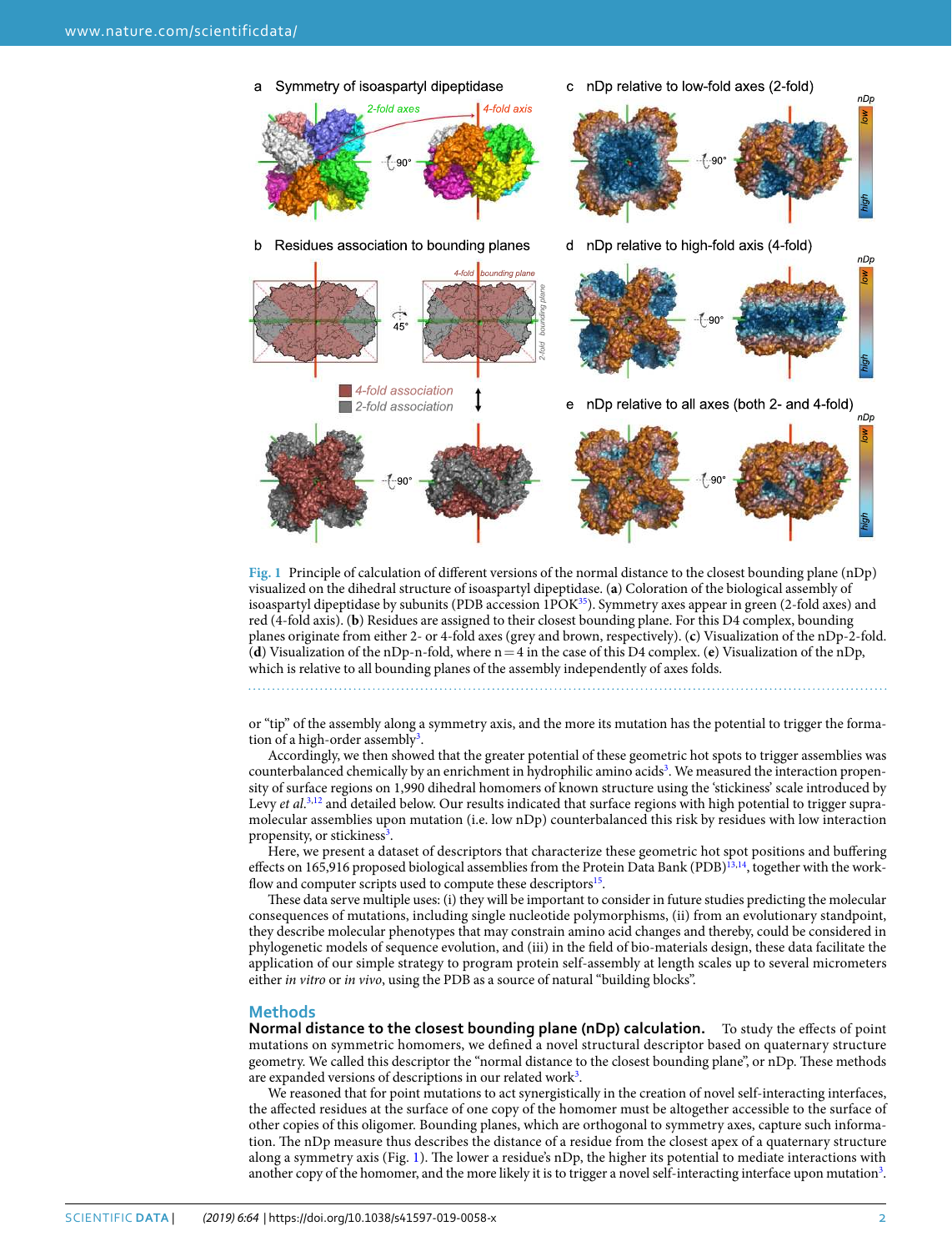a Amino acid interface propensity calculation (proxy for 'stickiness' scale)



<span id="page-2-0"></span>**Fig. 2** Workflow used to calculate the 'environment stickiness' of a residue illustrated on the dihedral structure of isoaspartyl dipeptidase (PDB accession 1POK). (**a**) Calculation of the 'stickiness' scale. Surface and interface regions are defined for each protein of the dataset<sup>[4](#page-7-3)</sup>. The stickiness of an amino acid is then defined as the logratio of its frequency at protein-protein interfaces relative to solvent-exposed surfaces[12](#page-7-9). (**b**) The environment of a residue of interest is defined by surface residues within a 400 Å<sup>2</sup> patch centered on the C $\alpha$  of the residue of interest<sup>[12](#page-7-9)</sup>. The central residue is excluded from the calculation. (c) Projection of the environment stickiness on isoaspartyl dipeptidase. Residues protected by low interaction propensity environments appear in blue.

To calculate the nDp, a symmetry axis is considered as a unit  $(1 \text{ Å})$  vector **s** originating from the center of mass of the assembly. Similarly, the C $\alpha$  of each residue *i* defines a vector  $r_i$  originating from the center of mass. For each symmetry axis a of the assembly, two bounding planes parallel to one another are defined. They are orthogonal to the symmetry axis considered, and intersect at the maximal  $(d_{a,max})$  and minimal  $(d_{a,min})$  values of the dot product  $\mathbf{s} \cdot \mathbf{r}_i$  considering all residues *i* of the quaternary structure. The measure nDp for a given residue *i* is calculated with respect to a particular axis as the minimal distance to either of its bounding planes a, as follows:  $nDp_a$  = min  $(d_{a,max} - \mathbf{s} \cdot \mathbf{r}_i, \mathbf{s} \cdot \mathbf{r}_i - d_{a,min})^7$  $(d_{a,max} - \mathbf{s} \cdot \mathbf{r}_i, \mathbf{s} \cdot \mathbf{r}_i - d_{a,min})^7$ .

Among cyclic complexes, which have a single axis of symmetry, there is no ambiguity to calculate nDp with the formula above. However, homomers with dihedral symmetry have multiple axes of symmetry, so multiple nDp values can be computed for each residue (one for each symmetry axis). Here, we consider three cases:

- (i) nDp relative to bounding planes originating from 2-fold axes, where each residue is assigned the lowest nDp value relative to all 2-fold axes (i.e. nDp-low-fold or nDp-2-fold, Fig. [1c\)](#page-1-0),
- (ii) nDp relative to bounding planes originating from the n-fold axis (i.e. nDp-high-fold or nDp-n-fold, Fig. [1d](#page-1-0)), and
- (iii) nDp relative to all bounding planes originating from all axes, whereby each residue is assigned the lowest nDp value relative to all axes (i.e. nDp, Fig. [1e\)](#page-1-0). In our previous study<sup>[3](#page-7-2)</sup>, we employed this definition.

Importantly, D2 homomers have three 2-fold axes and so it is not possible to distinguish between axes' folds. Thus, for those we only employ nDp definition number 3.

**environment stickiness calculation.** In our previous work, we observed that regions with high geometric potential to trigger self-assembly counterbalanced that potential by negative design consisting of a lower than average chemical potential for self-assembly. We measured the chemical potential for self-assembly of a given surface patch by the "stickiness" of amino acids it contains, introduced in our previous work<sup>[12](#page-7-9)</sup> and described in detail below.

The stickiness of an amino acid is defined as the log-ratio of its frequency at protein-protein interfaces relative to solvent-exposed surfaces (Fig. [2a\)](#page-2-0). The stickiness scale thus quantifies the trade-off between the probabilities of finding a given amino acid involved in an interaction with another protein versus being in a solvated environment (Fig. [2a\)](#page-2-0)<sup>[12](#page-7-9)</sup>. Its calculation is based on a set of 397 non-redundant protein structures from *E*. *coli*. Surface and interface protein regions were defined using the residues relative accessible solvent area in the complexed and unbound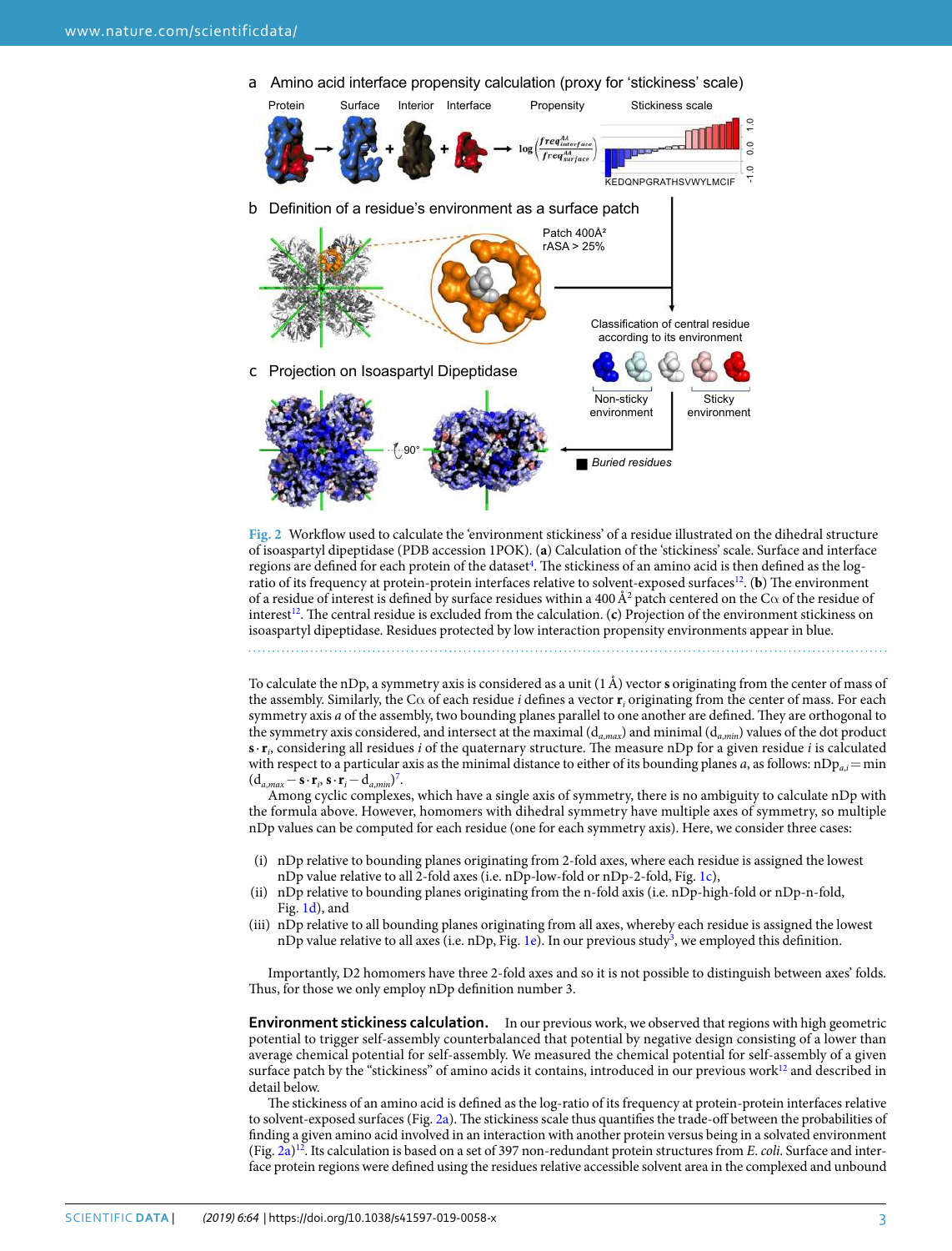

<span id="page-3-0"></span>**Fig. 3** Benchmark of individual methods and of their integration into QSbio. ROC curves are shown for each method with their respective area under the curve (AUC) values; separately for monomers, dimers and larger oligomers. The benchmark was carried out as earlier<sup>[20](#page-8-1)</sup>, using the manually curated PiQSi database as a goldstandard dataset.

states (rASAc and rASAu, respectively)<sup>[4](#page-7-3),[12](#page-7-9)</sup>. If a residue has a rASAc value superior to 25% and the delta between rASAc and rASAu is null, then this residue is assigned to the surface (∆rASA = 0 & rASAc > 25%). Interface residues were defined as those belonging to the interface core (∆rASA > 0 & rASAc < 25% & rASAu > 25%). The stickiness scale employed here is based on E. coli proteins, but it is robust to using different sets of proteins. For example, deriving stickiness scales based on proteins from S. cerevisiae and H. sapiens showed high correlation values ( $R_{E. \, coli-S. \, cere} = 0.94, R_{E. \, coli-S. \, sapi} = 0.97)^{12}.$  $R_{E. \, coli-S. \, cere} = 0.94, R_{E. \, coli-S. \, sapi} = 0.97)^{12}.$  $R_{E. \, coli-S. \, cere} = 0.94, R_{E. \, coli-S. \, sapi} = 0.97)^{12}.$ 

Next, the 'environment stickiness' of a residue of interest is calculated based on its surrounding surface residues, by averaging their stickiness values (Fig.  $2b$ )<sup>[12](#page-7-9)</sup>. The residue at the center of the patch is excluded since we focus on quantifying the buffering effects in the residue's vicinity. The reasoning behind this approach is that residues in more sticky environments are expected to have a higher probability of triggering protein-protein inter-faces upon mutation to more sticky or more hydrophobic residues<sup>[12](#page-7-9)</sup>. Surrounding surface residues are defined as those whose C $\alpha$  is located within a 400 Å<sup>2</sup> patch centered on the C $\alpha$  of the residue of interest (i.e. a maximum  $C\alpha$ -C $\alpha$  distance of 11.28 Å). The surface region defined for the environment stickiness calculation are associated to a rASAc > 25%, without considering any delta between rASAc and rASAu. All buried residues (rASAc < 25%) are ignored and no stickiness is computed for those.

**Biological relevance of homomers.** The biologically relevant quaternary structure (QS) of a protein is not readily available from its X-ray crystallographic structure, which provides the atomic coordinates of the asymmetric unit (ASU) only. Indeed, the QS may be formed by parts of several ASUs or be a sub-part of one ASU. The challenge is, therefore, to distinguish fortuitous crystal contacts from biological ones forming the  $QS^{16,17}$  $QS^{16,17}$  $QS^{16,17}$  $QS^{16,17}$  $QS^{16,17}$ . Numerous approaches such as PISA<sup>[18](#page-7-16)</sup> and EPPIC<sup>[19](#page-7-17)</sup> have been developed to predict QS information from X-ray crystallographic structures. In this dataset we provide predictions based on the integration of PISA and EPPIC approaches together with novel ones we recently developed, named QSalign/anti-QSalign and QSbio<sup>[20](#page-8-1)</sup>. These methods are summarized from descriptions in our related work<sup>[20](#page-8-1)</sup>.

QSalign employs evolutionary conservation of quaternary structure geometry as evidence of biological signif-icance<sup>[20](#page-8-1)</sup>. Quaternary structure conservation is inferred following the structural superposition of full homomers using Kpax<sup>[21](#page-8-2)</sup> and is quantified by a multichain version of the TM-score<sup>[22](#page-8-3)</sup>. Anti-QSalign takes a complementary approach where the absence of QS of homologues is predictive of a monomeric state.

Lastly, QSbio scores the relevance of a QS based on the predictions from three methods (PISA<sup>[18](#page-7-16)</sup>, EPPIC<sup>[19](#page-7-17)</sup>, QSalign/anti-QSalign[20](#page-8-1)) and provides a confidence estimate per assembly in the form of a probability for the QS to be incorrect<sup>[20](#page-8-1)</sup>. Those probabilities are estimated based on a benchmark (Fig. [3](#page-3-0)), and are given in the table of assemblies descriptors (protein\_assemblies\_description.csv.tar.gz<sup>[15](#page-7-12)</sup>).

**Other descriptors acquisition.** Assemblies descriptors were retrieved from the 3DComplex database<sup>[23](#page-8-4)</sup>: number of subunits, molecular weight, resolution, symmetry types, symmetry axes and Uniprot<sup>[24](#page-8-5)</sup> accession codes (protein\_assemblies\_description.csv.tar.gz<sup>[15](#page-7-12)</sup>). Regarding residue descriptors, absolute and relative accessible surface area (ASA) were calculated using  $CCP4^{25}$  $CCP4^{25}$  $CCP4^{25}$  Areaimol<sup>[26](#page-8-7)[,27](#page-8-8)</sup>. Relative ASA values initially superior to 100 were corrected to 100. For convenience, stickiness scale values from Levy et al.<sup>[12](#page-7-9)</sup> were also included for each residue entry.

**Datasets construction.** As a starting point to build the datasets of assemblies we present in this paper, we interrogated the 3DComplex database<sup>[23](#page-8-4)</sup> to retrieve assemblies that: (i) do not break into separated sub-structures when ignoring subunit-subunit contacts of less than 5 residues per chain on average, (ii) have at least one domain defined in either SCOP<sup>[28](#page-8-9)</sup>, Pfam<sup>[28,](#page-8-9)[29](#page-8-10)</sup> or ECOD<sup>[30](#page-8-11)</sup>, (iii) do not contain superposed chains, and (iv) do not exclusively contain Cα information (low resolution structures). This process allowed us to retrieve 165,916 proposed biolog-ical assemblies from the PDB<sup>[13](#page-7-10)</sup> for which all descriptors cited in this study are provided<sup>[15](#page-7-12)</sup>.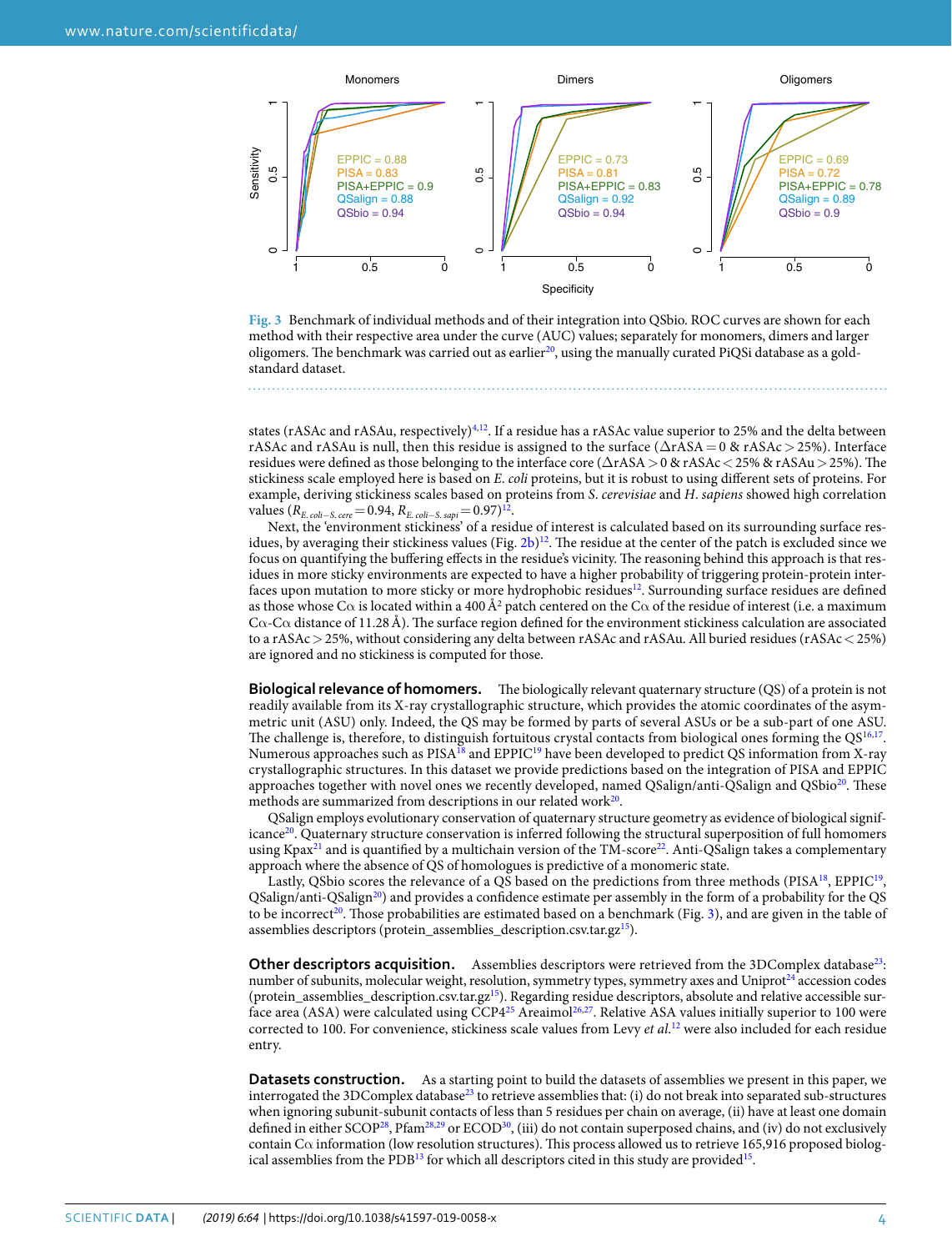<span id="page-4-0"></span>

| <b>Table name</b>                    | Content                | Nb assemblies | <b>Rows</b> | Cols | File size         |
|--------------------------------------|------------------------|---------------|-------------|------|-------------------|
| protein_assemblies_description       | Assemblies descriptors | 165,916       | 165,916     | 13   | 8.8 Mb            |
| protein_assemblies_symmetry_axes     | Axes coordinates       | 69,191        | 105,965     | 5    | 3.2M <sub>b</sub> |
| residues_all_sym_protein_assemblies  | Residue descriptors    | 69,922        | 56,547,328  | 17   | $4.329$ Gb        |
| residues_all_asym_protein_assemblies | Residue descriptors    | 95,994        | 32,035,629  | 14   | $2.145$ Gb        |
| residues_h80_sym_protein_assemblies  | Residue descriptors    | 20,820        | 16,649,091  | 17   | 1.278 Gb          |
| residues_h80_asym_protein_assemblies | Residue descriptors    | 19,289        | 7,024,731   | 14   | 468.7 Mb          |

**Table 1.** Overview of tables content. File sizes are for uncompressed tables. Although the data present in tables 'residues\_h80\_sym\_protein\_assemblies' and 'residues\_h80\_asym\_protein\_assemblies' are subsets of tables 'residues\_all\_sym\_protein\_assemblies' and 'residues\_all\_asym\_protein\_assemblies', respectively, we decided to provide separate tables for non-redundant assemblies to facilitate data loading and manipulation.

<span id="page-4-1"></span>

| Field        | <b>Description</b>                                                                                                                                 | <b>Type</b> |
|--------------|----------------------------------------------------------------------------------------------------------------------------------------------------|-------------|
| pdb_long     | Four characters PDB accession code, followed by the assembly number                                                                                | string      |
| pdb_short    | Four characters PDB accession code                                                                                                                 | string      |
| uniprot      | Uniprot accession code                                                                                                                             | string      |
| resol        | X-ray crystallography resolution (Å)                                                                                                               | float       |
| sym          | Symmetry of protein assembly                                                                                                                       | string      |
| nsub         | Number of subunits in protein assembly                                                                                                             | int         |
| mw           | Molecular weight of protein assembly (Da)                                                                                                          | float       |
| PiQSi        | Quaternary structure validity inferred in the manually curated database PiQSi (YES/NO & PROBYES/<br>PROBNOT). YES/PROBYES indicates likely errors. | string      |
| QSalign      | Quaternary structure validity inferred from QSalign (YES/NO & PROBYES/PROBNOT). YES/PROBYES<br>indicates likely errors.                            | string      |
| <b>OSbio</b> | Quaternary structure error probability from QSbio (range 0-100)                                                                                    | float       |
| tv discard   | Assembly ignored in the technical validation (binary)                                                                                              | int         |
| h 80         | Assembly belonging to a non-redundant dataset where no two structures share the same QS and sequence identity<br>$>80\%$ (binary)                  | int         |
| h 90         | Assembly belonging to a non-redundant dataset where no two structures share the same QS and sequence identity<br>$>90\%$ (binary)                  | int         |

**Table 2.** Assembly descriptors records. Each line of table protein\_assemblies\_description.csv.tar.gz[15](#page-7-12) corresponds to one unique assembly.

#### **Data Records**

**Datasets description.** Data are split into 6 tables containing 3 different types of information: assemblies descriptors, assemblies symmetry axes coordinates or residue descriptors (Table [1\)](#page-4-0). All data and scripts are available on figshare at: <https://doi.org/10.6084/m9.figshare.6586958.v2>[15](#page-7-12). We provide residue descriptors as 4 tables that regroup either symmetric or asymmetric protein structures ('sym' and 'asym' indicators, respectively) for either all 165,916 assemblies retrieved from the PDB[13](#page-7-10) or their non-redundant subset of 40,109 assemblies ('all' and 'h80' indicators, respectively). To facilitate data loading and manipulation, table 'residues\_h80\_sym\_ protein\_assemblies' is a non-redundant subset of table 'residues\_all\_sym\_protein\_assemblies' and table 'residues\_h80\_asym\_protein\_assemblies' is a non-redundant subset of table 'residues\_all\_asym\_protein\_assemblies'. Non-redundant subsets were derived from 3DComplex<sup>[23](#page-8-4)</sup>. This process eliminates proteins that share the same domain architecture as defined in SCOP<sup>[28](#page-8-9)</sup>, Pfam<sup>[29](#page-8-10)</sup> or ECOD<sup>[30](#page-8-11)</sup> and more than 80% sequence identity. Importantly, the quaternary structure is taken into account when filtering redundant structures, so different quaternary structures sharing the same sequence are kept.

**assembly descriptors.** Table 'protein\_assemblies\_description' stores general assemblies descriptors (Table [2\)](#page-4-1). Each line corresponds to one of the 165,916 assemblies of the complete dataset. Fields 'h\_80', 'h\_90' and 'tv\_sticky\_discard' are binary values (0/1) indicating, respectively, whether the assembly belongs to a non-redundant subset using either a 80% sequence identity threshold, a 90% sequence identity threshold, and whether it was ignored to perform technical validation (see section "Technical Validation", Fig. [4c\)](#page-5-0).

**assembly symmetry axes coordinates.** Information on symmetry axes coordinates is stored in table protein\_assemblies\_symmetry\_axes.csv.tar.gz<sup>[15](#page-7-12)</sup> (Table [3](#page-6-0)). Each line corresponds to one symmetry axis that belongs to one of the 69,922 symmetric assemblies in the datasets, minus 731 assemblies for which symmetry axes were incorrect.

**Residue descriptors.** Tables 'residues\_all\_sym\_protein\_assemblies', 'residues\_all\_asym\_protein\_assemblies', 'residues\_h80\_sym\_protein\_assemblies' and 'residues\_h80\_asym\_protein\_assemblies' store residue descriptors (Table [4\)](#page-6-1)<sup>[15](#page-7-12)</sup>. Each line corresponds to one unique residue of a structure's assembly. Please note that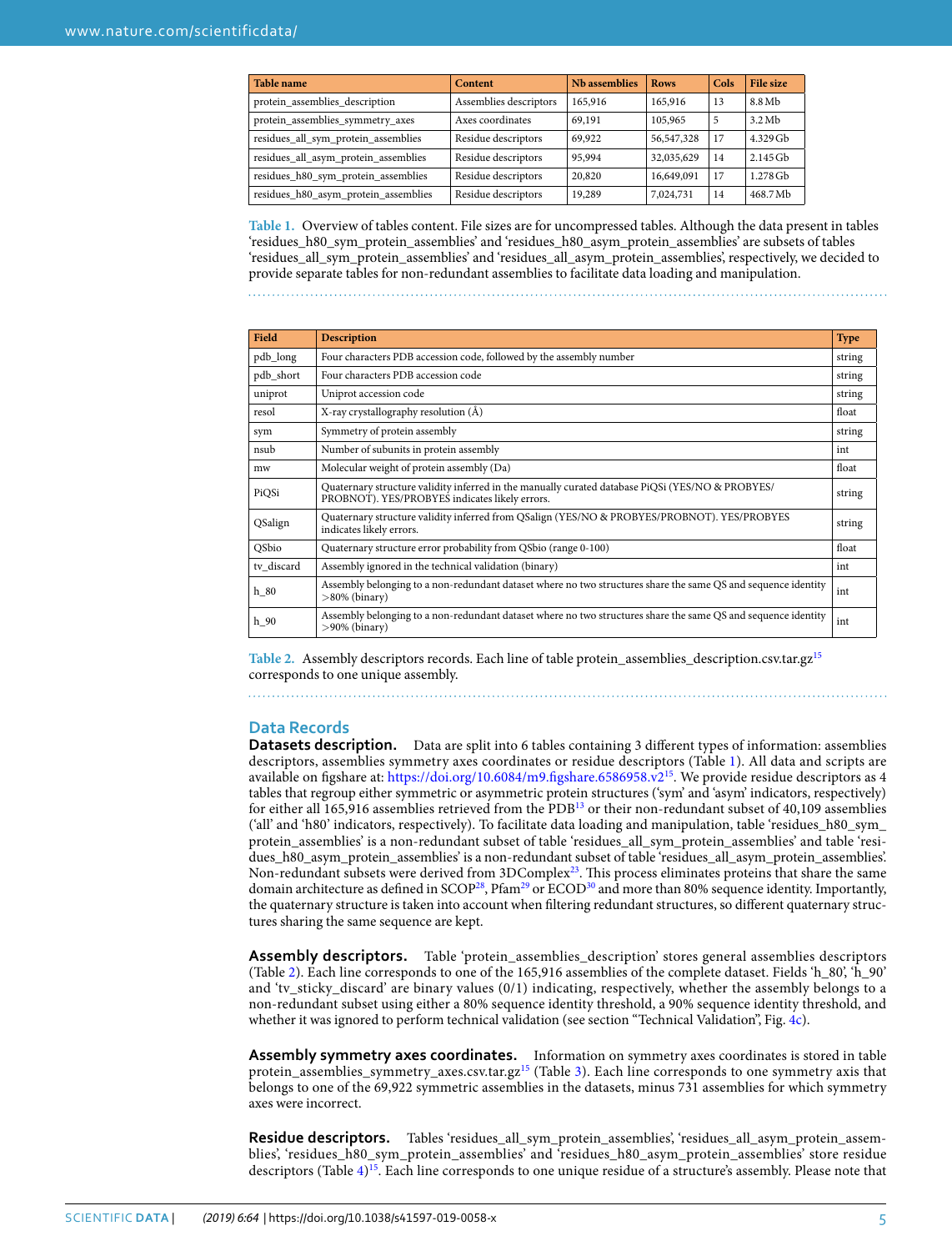

<span id="page-5-0"></span>

descriptor 'nDp' is defined for monomers in tables 'residues\_all\_asym\_protein\_assemblies' and 'residues\_h80\_ asym\_protein\_assemblies' only because we use it as a control after having generated one random symmetry axis per monomer (see section "Technical Validation"). Otherwise, calculating any nDp version on asymmetrical structures is irrelevant because it directly depends on the symmetry axes of an assembly.

#### **Technical Validation**

Both manual inspection of individual examples as well as global analyses were performed to ensure the validity of the data. All residue descriptors were projected onto a few hundred assemblies for visual inspection using PyMol<sup>[31](#page-8-12)</sup>. Measurement tools then allowed for manual validation of different nDp versions and environment stickiness calculations on several randomly selected residues. While recalculating data to provide updated datasets, we added a negative control by generating hypothetical nDp values on monomers. We used a single randomly oriented axis passing through the centroid of each monomer structure, and calculated nDp values as for any self-assembling high-order structure using this single axis (see Methods). This technical validation was performed using the non-redundant subsets of assemblies exclusively: tables 'residues\_h80\_sym\_protein\_assemblies' and 'residues\_h80\_asym\_protein\_assemblies' and ignoring assemblies for which the QS error probability calculated by QSbio was very high, i.e. above 50%.

As expected, the average and maximum nDp per assembly increase linearly with assemblies' molecular weight, regardless of symmetry types and including control (Fig. [4a\)](#page-5-0). Since all structures are considered in terms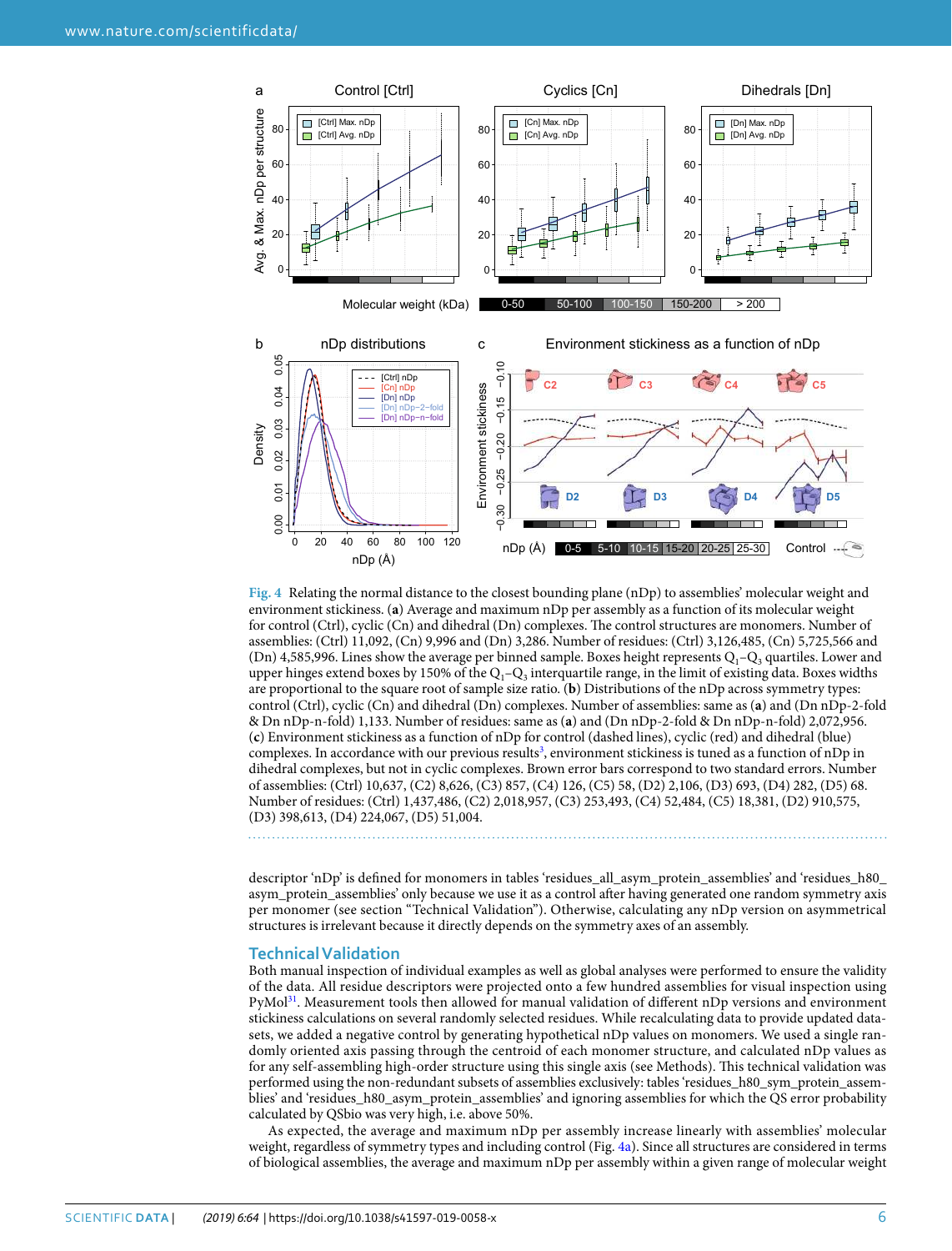<span id="page-6-0"></span>

| Field        | <b>Description</b>                                                             | <b>Type</b> |
|--------------|--------------------------------------------------------------------------------|-------------|
| pdb_long     | Four characters PDB accession code, followed by the biological assembly number | string      |
| fold         | Symmetry axis fold                                                             | int         |
| $\mathbf{x}$ | Symmetry axis unit vector orientation (x-axis)                                 | float       |
|              | Symmetry axis unit vector orientation (y-axis)                                 | float       |
| Z            | Symmetry axis unit vector orientation (z-axis)                                 | float       |

**Table 3.** Assembly symmetry axes records. Each line of table protein\_assemblies\_symmetry\_axes.csv.tar.gz[15](#page-7-12) corresponds to one unique symmetry axis.

<span id="page-6-1"></span>

| Field             | <b>Description</b>                                                                      | <b>Type</b> |
|-------------------|-----------------------------------------------------------------------------------------|-------------|
| pdb_long          | Four characters PDB accession code, followed by the biological assembly number          | string      |
| chain             | Protein chain in PDB file                                                               | char        |
| num               | Residue number in PDB file                                                              | int         |
| name              | Residue 3 characters code                                                               | string      |
| letter            | Residue 1 character code                                                                | char        |
| X                 | Residue C $\alpha$ position (x-axis)                                                    | float       |
| y                 | Residue C $\alpha$ position (y-axis)                                                    | float       |
| Z.                | Residue C $\alpha$ position (z-axis)                                                    | float       |
| rASA in BU        | Residue relative ASA considering the complexed protein state                            | float       |
| rASA alone        | Residue relative ASA considering the unbound protein state                              | float       |
| sticky_scale      | Residue stickiness value                                                                | float       |
| sticky_patch      | Residue environment stickiness                                                          | float       |
| patch_size        | Number of residues used for environment stickiness calculation                          | int         |
| (*) nDp           | Residue nDp (minimum values across all axes)                                            | float       |
| (**) fold         | Symmetry type (2-fold, 3-fold, etc) of the axis with respect to which nDp is calculated | int         |
| $(**)$ nDp_n_fold | Residue nDp-n-fold                                                                      | float       |
| $(**)$ nDp_2_fold | Residue nDp-2-fold (minimum values across all 2-fold axes)                              | float       |

**Table 4.** Residue descriptors records. Each line of tables 'residues\_all\_sym\_protein\_assemblies', 'residues\_ all\_asym\_protein\_assemblies', 'residues\_h80\_sym\_protein\_assemblies' and 'residues\_h80\_asym\_protein\_ assemblies'[15](#page-7-12) corresponds to one unique residue. (\*) Descriptor defined for monomers in tables 'residues\_all\_ asym\_protein\_assemblies' and 'residues\_h80\_asym\_protein\_assemblies' only because we use it as a control (see section "Technical Validation"). (\*\*) Descriptors exclusively related to high-order dihedral complexes (Dn, n > 2) and present only in tables residues\_all\_sym\_protein\_assemblies' and 'residues\_h80\_sym\_protein\_ assemblies'.

is superior for control and cyclic complexes compared to dihedral complexes (Fig. [4a\)](#page-5-0). This is due to dihedral complexes having at least 3 orthogonal symmetry axes (i.e. at least 6 bounding planes), whereas control and cyclic complexes only have 1 symmetry axis (i.e. 2 bounding planes). Considering the different nDp definitions at resi-due level, distributions are very similar regardless of protein symmetry types (Fig. [4b\)](#page-5-0). Only the distributions of the nDp-2-fold and nDp-n-fold, which are exclusively calculated on high-order dihedral complexes (Dn,  $n > 2$ ), are slightly more spread due to the high molecular weights of these assemblies (Fig. [4b](#page-5-0)). The distribution of the nDp-n-fold is also shifted towards higher values, since high-order dihedral complexes tend to be wider along their 2-fold axes, as for isoaspartyl dipeptidase (Fig. [1b\)](#page-1-0).

Finally, we observed residues' environment stickiness as a function of nDp across different symmetry types (Fig. [4c\)](#page-5-0) and validated our previous computational results: surface regions with high potential to trigger supramolecular assemblies upon mutation (i.e. low nDp) counterbalance this risk by residues with low interaction propensity (i.e. stickiness)<sup>[7](#page-7-13)</sup>. Environment stickiness is tuned as a function of nDp in dihedral complexes, but not in cyclic complexes nor in control (Fig. [4c](#page-5-0)). To avoid biases due to membrane and viral proteins when analysing surface stickiness, we discarded all assemblies containing one of the following chains of characters in their title, description or function PDB fields: 'lipid', 'transport', 'rhodopsin', 'membran', 'virus', 'viral'. We also excluded from the technical validation those assemblies with a high probability to be non-biological (>50%).

#### **code availability**

Perl scripts we used to calculate residues' environment stickiness and different nDp versions are provided (Scripts.  $\arctan{gz^{15}}$  $\arctan{gz^{15}}$  $\arctan{gz^{15}}$ . Accordingly, the scripts archive contains two folders with demonstration input and output files for each script. A wrapper allows to run all calculations from a PDB file. The PyMol<sup>[31](#page-8-12)</sup> script we used to visualize results on protein structures is also provided. All scripts were extensively commented and made easily readable to facilitate re-use and adaptation (Table [5\)](#page-7-18).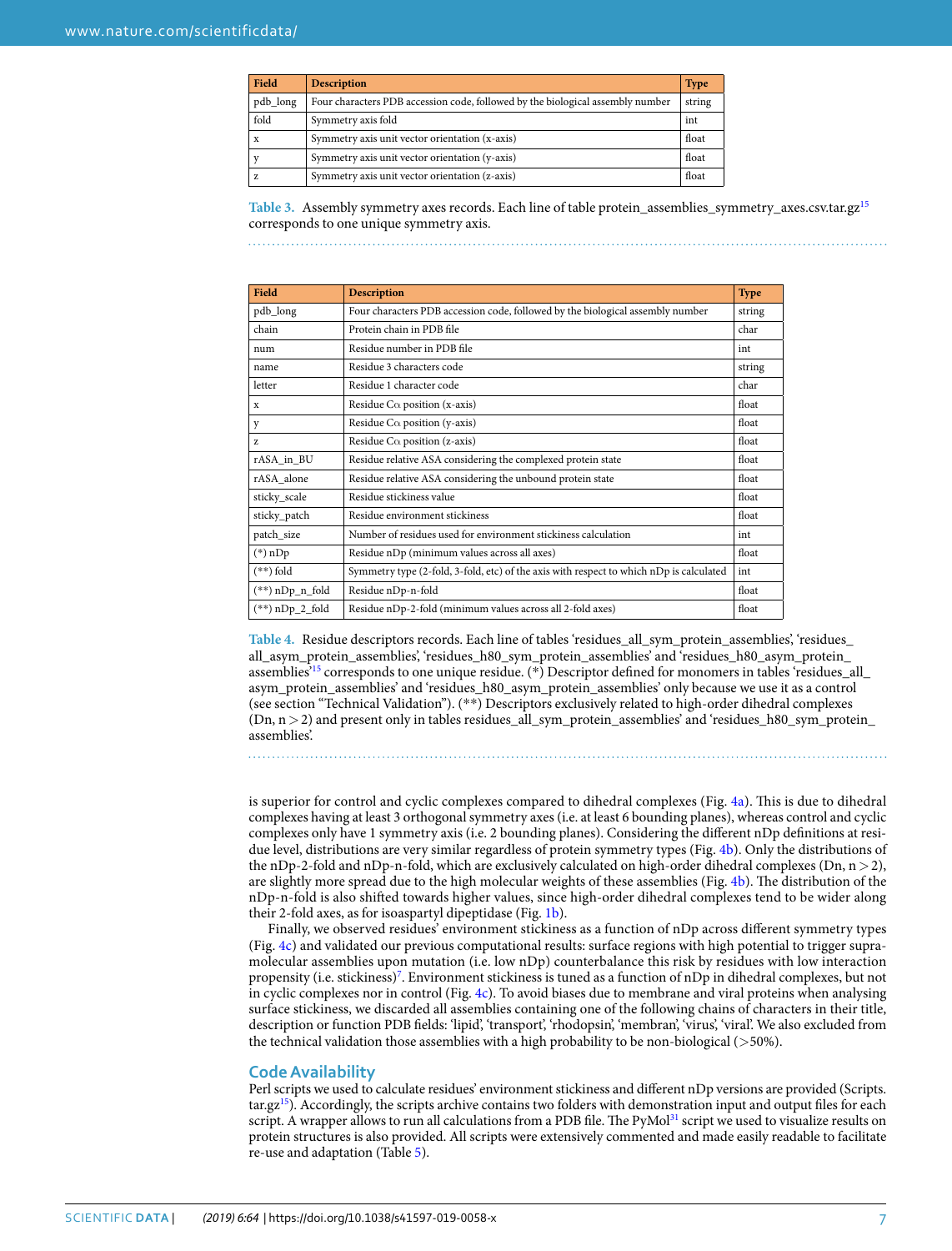<span id="page-7-18"></span>

| <b>Folder</b>            | File                                       | <b>Type</b>        | <b>Description</b>                                                                                                           |
|--------------------------|--------------------------------------------|--------------------|------------------------------------------------------------------------------------------------------------------------------|
|                          | README.txt                                 | <b>README</b> file | README file                                                                                                                  |
|                          | 1pok_3.pdb                                 | Demo Input         | Demonstration PDB file                                                                                                       |
|                          | pymol_visualization.py                     | PyMol Script       | Enables the visualization of properties on<br>structures, and also symmetry axes                                             |
|                          | freesasa-2.0.3.tar                         | Archive            | FreeSASA software v2.0.3 that needs to be<br>installed to perform ASA calculations                                           |
|                          | wrapper_nDp_and_stickiness_calculations.pl | Perl Script        | Calculation of the different nDp versions and<br>environment stickiness                                                      |
|                          | 1pok_3.nDp_and_stickiness                  | Demo Output        | Different nDp versions and environment<br>stickiness for 1pok_3 in tabulated file                                            |
|                          | nDp_calculation.pl                         | Perl Script        | Calculation of the different nDp versions                                                                                    |
| $\ln Dp$                 | ananas linux                               | Binary             | AnAnaS software v0.6 for Linux platforms<br>required to perform symmetry calculations, no<br>installation is required        |
|                          | ananas_mac                                 | Binary             | AnAnaS software v0.6 for Darwin (Mac)<br>platforms required to perform symmetry<br>calculations, no installation is required |
|                          | 1pok_3.sym                                 | Demo Output        | Symmetry order and axes coordinates for<br>1pok_3 in tabulated file, as calculated by the<br>software AnAnaS                 |
|                          | $1p$ ok $_3$ .nDp                          | Demo Output        | Different nDp versions for 1pok_3 in tabulated<br>file                                                                       |
|                          | environment_stickiness_calculation.pl      | Perl Script        | Calculation of the environment stickiness                                                                                    |
| ./environment stickiness | 1pok_3.asa                                 | Demo Output        | ASA for 1pok_3 in tabulated file, as calculated<br>by the software FreeASA                                                   |
|                          | 1pok 3.stickiness                          | Demo Output        | Environment stickiness for 1pok_3 in tabulated<br>file                                                                       |

**Table 5.** Overview of the scripts archive content. Demonstration input and output files are provided for each script.

An installation of the software FreeSASA<sup>[32](#page-8-13)</sup> is required to run environment stickiness calculations. FreeSASA provides ASA calculations our script relies on. FreeSASA is available under MIT license and v2.0.3 is included in the scripts archive. The software AnAnaS[33](#page-8-14),[34](#page-8-15) (Analytical Analyzer of Symmetries) is used to detect symmetry order and symmetry axes positions required to run nDp calculations. AnAnaS is free for academic use and included in the scripts archive as a binary file.

#### **References**

- <span id="page-7-0"></span> 1. Levy, E. D. & Teichmann, S. Structural, evolutionary, and assembly principles of protein oligomerization. Prog. Mol. Biol. Transl. Sci. **117**, 25–51 (2013).
- <span id="page-7-1"></span>2. Goodsell, D. S. & Olson, A. J. Structural symmetry and protein function. Annu. Rev. Biophys. Biomol. Struct. **29**, 105–153 (2000).
- <span id="page-7-2"></span> 3. Garcia-Seisdedos, H., Empereur-Mot, C., Elad, N. & Levy, E. D. Proteins evolve on the edge of supramolecular self-assembly. Nature **548**, 244–247 (2017).
- <span id="page-7-3"></span> 4. Levy, E. D. A simple definition of structural regions in proteins and its use in analyzing interface evolution. J. Mol. Biol. **403**, 660–670 (2010).
- <span id="page-7-4"></span> 5. Dykes, G. W., Crepeau, R. H. & Edelstein, S. J. Three-dimensional reconstruction of the 14-filament fibers of hemoglobin S. J. Mol. Biol. **130**, 451–472 (1979).
- <span id="page-7-5"></span> 6. André, I., Strauss, C. E. M., Kaplan, D. B., Bradley, P. & Baker, D. Emergence of symmetry in homooligomeric biological assemblies. Proc. Natl. Acad. Sci. USA **105**, 16148–16152 (2008).
- <span id="page-7-13"></span>7. Schulz, G. E. The dominance of symmetry in the evolution of homo-oligomeric proteins. J. Mol. Biol. **395**, 834–843 (2010).
- <span id="page-7-6"></span> 8. Lukatsky, D. B., Shakhnovich, B. E., Mintseris, J. & Shakhnovich, E. I. Structural similarity enhances interaction propensity of proteins. J. Mol. Biol. **365**, 1596–1606 (2007).
- <span id="page-7-7"></span> 9. Claverie, P., Hofnung, M. & Monod, J. Sur certaines implications de l'hypothèse d'équivalence stricte entre les protomères des protéines oligomériques. C.R. Acad. Sci. III **266**, 1616–1618 (1968).
- 10. Ahnert, S. E., Marsh, J. A., Hernández, H., Robinson, C. V. & Teichmann, S. A. Principles of assembly reveal a periodic table of protein complexes. Science **350**, aaa2245 (2015).
- <span id="page-7-8"></span> 11. Levy, E. D., Boeri Erba, E., Robinson, C. V. & Teichmann, S. A. Assembly reflects evolution of protein complexes. Nature **453**, 1262–1265 (2008).
- <span id="page-7-9"></span> 12. Levy, E. D., De, S. & Teichmann, S. A. Cellular crowding imposes global constraints on the chemistry and evolution of proteomes. Proc. Natl. Acad. Sci. USA **109**, 20461–20466 (2012).
- <span id="page-7-10"></span>13. Berman, H. M. The Protein Data Bank. Nucleic Acids Res. **28**, 235–242 (2000).
- <span id="page-7-11"></span> 14. Velankar, S. et al. PDBe: improved accessibility of macromolecular structure data from PDB and EMDB. Nucleic Acids Res. **44**, D385–95 (2016).
- <span id="page-7-12"></span> 15. Empereur-Mot, C., Garcia-Seisdedos, H., Elad, N., Dey, S. & Levy, E. D. Geometric description of self-interaction potential in symmetric protein complexes. Figshare, <https://doi.org/10.6084/m9.figshare.6586958.v2> (2019).
- <span id="page-7-14"></span> 16. Dey, S. & Levy, E. D. Inferring and Using Protein Quaternary Structure Information from Crystallographic Data. In Protein Complex Assembly: Methods and Protocols (ed. Marsh, J. A.) 357–375 (Springer New York, 2018).
- <span id="page-7-15"></span>17. Janin, J., Bahadur, R. P. & Chakrabarti, P. Protein–protein interaction and quaternary structure. Q. Rev. Biophys. **41**, 133–180 (2008).
- <span id="page-7-16"></span>18. Krissinel, E. & Henrick, K. Inference of macromolecular assemblies from crystalline state. J. Mol. Biol. **372**, 774–797 (2007).
- <span id="page-7-17"></span> 19. Duarte, J. M., Srebniak, A., Schärer, M. A. & Capitani, G. Protein interface classification by evolutionary analysis. BMC Bioinformatics **13**, 334 (2012).